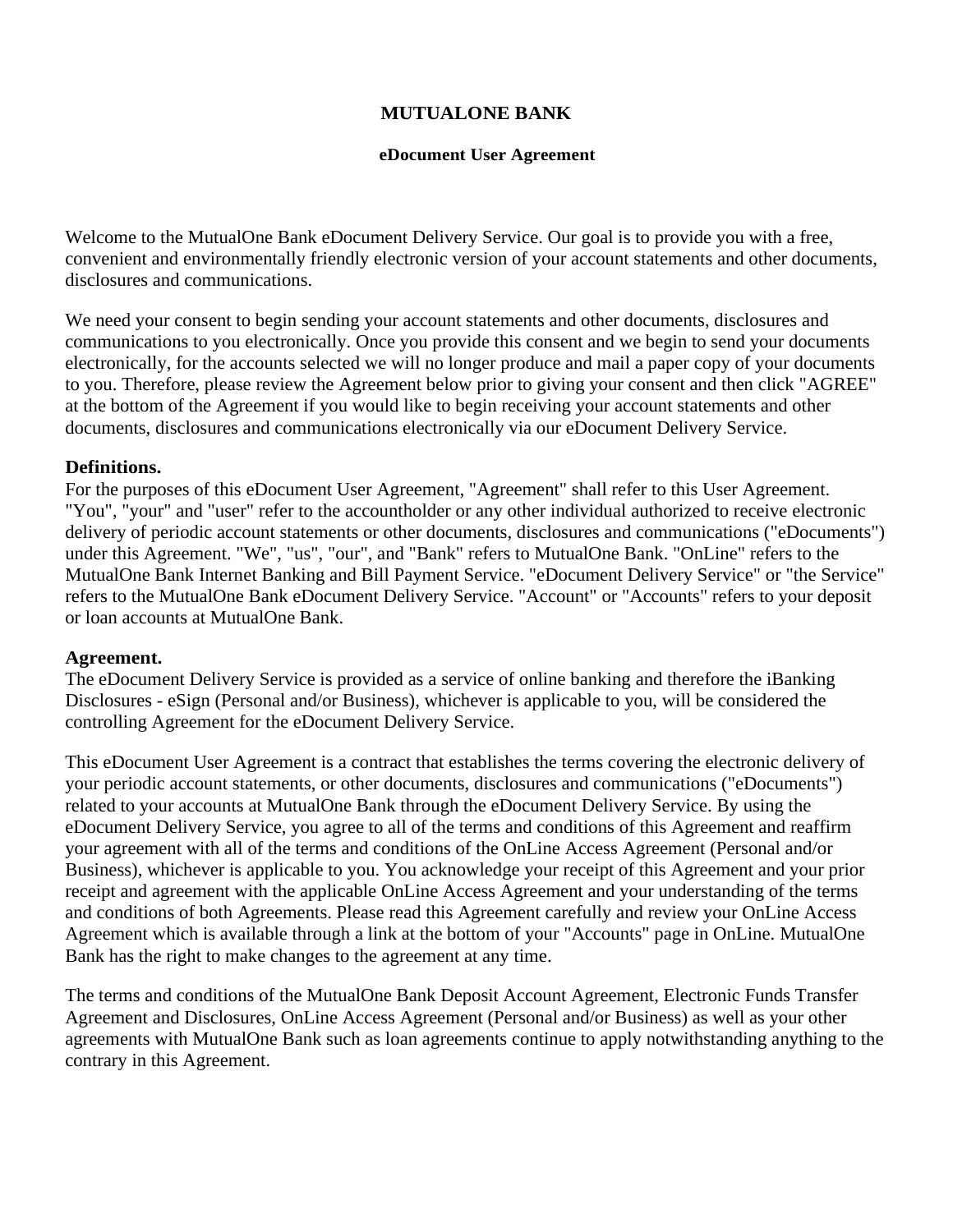# **Consent to Electronic Delivery of Account Statements, Documents, Disclosures and Other Communications (eDocuments).**

When you sign up for our eDocument Delivery Service through OnLine, you agree that for any of the checking, statement savings, money market and statement certificate of deposit accounts that are enrolled in OnLine now or in the future, as well as any other statement accounts whose account activity is combined with these accounts, you will thereafter receive your periodic account statements electronically. Your electronic statements will contain the same content as the paper version that you have been receiving, which includes: account balances, transaction activity, electronic funds transfer information, year-to-date interest, and error notification procedures. The choice (paper or eDocuments) that is recorded on our system per account on the day the statement is generated will be the only statement method used to deliver that month's statement(s).

In addition, when you sign up for our eDocument Delivery Service through OnLine, you further agree that other documents, disclosures and communications related to any or all of your deposit or loan accounts with MutualOne Bank may also be sent to you electronically via the eDocument Delivery Service.

# **Email Notification of Document Availability.**

We will send an email to the email address that you have on file in the "Contact Info" feature in OnLine to advise you when your eDocument is available for viewing. In addition, we will include a link in this email to the MutualOne Bank website where you can sign-on to OnLine and access your eDocument via the "eDocuments" button located on the main "Accounts" page.

It is your responsibility to ensure that the "Contact Info" feature within OnLine contains your current email address. Once you have updated your email address in the "Contact Info" feature, it is also your responsibility to update this email address in the eDocument Delivery Service by simply accessing the eDocument Delivery Service one time after you have made this change. However, if you do not wish to receive email notification regarding document availability on some or all of your deposit or loan accounts, you may terminate the email notification by clicking on the "Personal Details" box on the right side of the "eDocument" page within the eDocument Delivery Service and then clicking off the "Receive Notifications" box and click "Apply".

# **Account Statements.**

Your account statements will become available through the eDocument Delivery Service shortly after the end of your statement cycle period. In the case of checking or money market accounts, the account statement may be available to you even before all of the images of your cleared checks have been processed for the statement cycle period. The eDocument Delivery Service is updated daily, and check images processed during the statement cycle will be provided with your statements, they will be made available to you through the Service.

Your account statements will become available through the eDocument Delivery Service incrementally each month after you enroll in the Service. Statements will continue to accrue from the date of your enrollment to the eDocument Service. If you request a paper copy of either your account statement or any check referenced in that statement from us, we will provide a legible copy within a reasonable period of time. Applicable service charges may be assessed in accordance with the MutualOne Bank Schedule of Fees.

To access this Agreement once accepted please follow the link on the eDocuments page in your online banking or contact Client Services at 508-820-4000.

# **Your Right to Terminate**.

You may withdraw your consent to receive eDocuments by sending a secure message within the online banking portal or calling Customer Service at (508) 820-4000 during regular business hours.